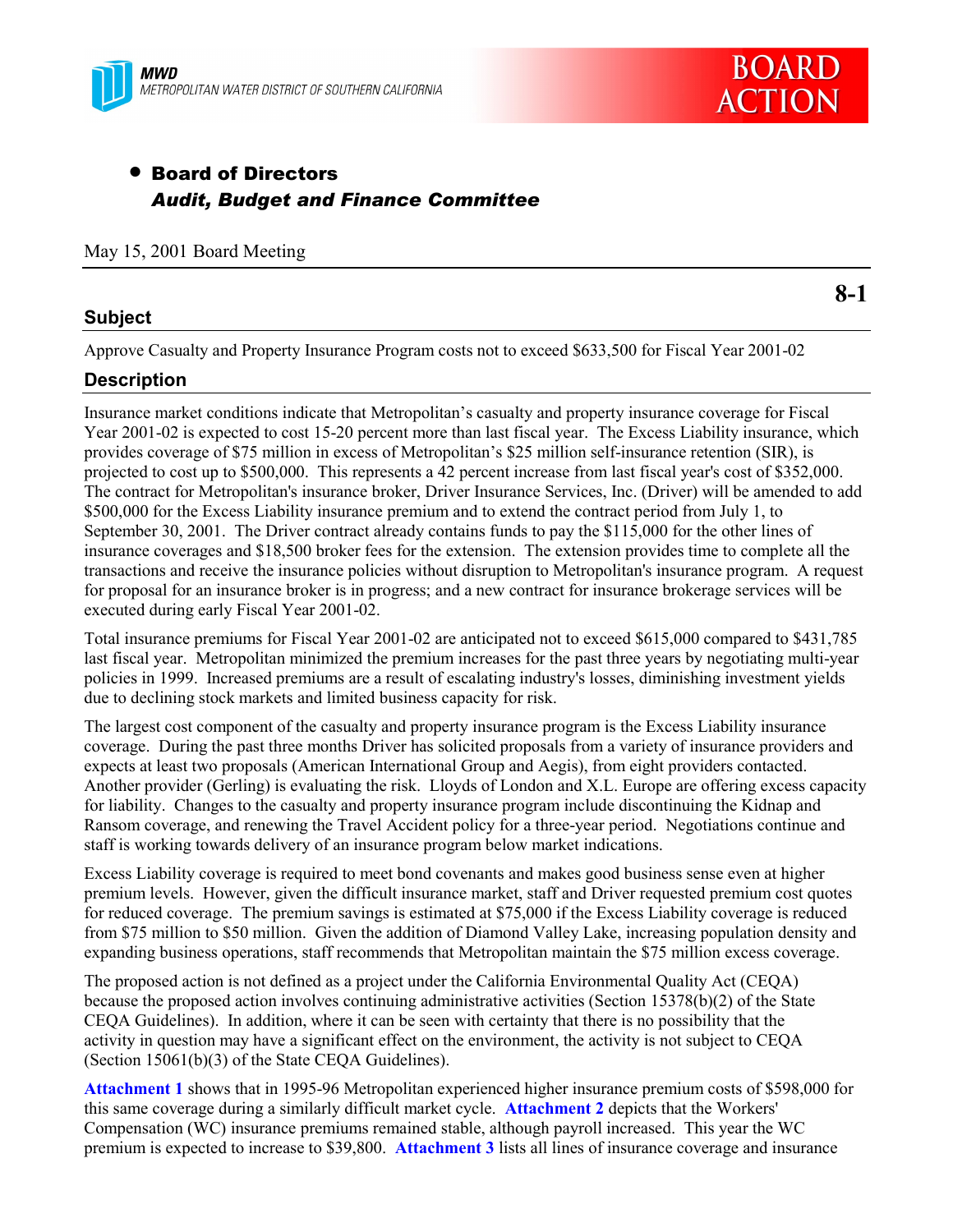market estimated premium costs. During Fiscal Year 2001-02 it is estimated that all lines of insurance and the broker fees can be acquired at a total payment not to exceed \$633,500.

## **Policy**

Metropolitan Water District Administrative Code Section 6413: Insurance Program requires the General Manager to review any changes to the insurance program. Administrative Code Section 6266 (e): Insurance Pertaining to Employees, Blanket Employee Dishonesty Coverage, requires the purchase of a blanket dishonesty policy. Administrative Code Section 9101: Risk Retention and Procurements of Insurance, requires the procurement of insurance for losses in excess of reserves (\$25 million) as specified in Administrative Code Section 5202.

Bond covenants require Metropolitan to maintain financing for catastrophic losses.

### **Board Options/Fiscal Impacts**

#### **Option #1**

Determine that the proposed Excess Liability insurance coverage is not subject to CEQA per Sections 15061(b)(3) and 15378(b)(2) of the State CEQA Guidelines.

- a. Approve the Excess Liability insurance premium not to exceed \$500,000, all other lines of insurance coverage not to exceed \$115,000 and \$18,500 in broker fees effective July 1, 2001 to June 30, 2002. Total payments not to exceed \$633,500. This option meets bond covenant requirements.
- b. Amend the Driver contracts adding \$500,000 for the Excess Liability insurance premium; contracts contain funds to pay the \$115,000 for other lines of insurance and the \$18,500 broker fees. c. Extend the contract period from July 1 to September 30, 2001.

**Fiscal Impact**: \$633,500 for the casualty and property insurance program. The Risk Management Budget contains funds for these expenditures.

#### **Option #2**

Determine that the proposed Excess Liability insurance coverage is not subject to CEQA per Sections 15061(b)(3) and 15378(b)(2) of the State CEQA Guidelines.

- a. Approve the Excess Liability insurance premium not to exceed \$425,000, which would reduce the limit of liability from \$75 million to \$50 million, all other lines of insurance coverage not to exceed \$115,000 and \$18,500 in broker fees effective July 1, 2001 to June 30, 2002. Total payments not to exceed \$558,500 (\$540,000 for premiums and \$18,500 for broker fees). This option meets bond covenant requirements.
- b. Amend the Driver contracts adding \$425,000 for the Excess Liability insurance premium; contracts contain funds to pay the \$115,000 for the other lines of insurance and the \$18,500 broker fees.
- c. Extend the contract period from July 1 to September 30, 2001.

**Fiscal Impact**: \$558,500 for the casualty and property insurance program.

#### **Option #3**

Determine that the proposed insurance coverage is not subject to CEQA per Sections 15061(b)(3) and 15378(b)(2) of the State CEQA Guidelines.

- a. Discontinue any Excess Liability insurance coverage. The option to discontinue Excess Liability insurance coverage will not meet bond covenant requirements.
- b. Maintain other lines of insurance as required by Metropolitan Water District Administrative Code for a not to exceed premium cost of \$115,000 effective July 1, 2001. Total payments not to exceed \$133,500. The contracts contain funds to pay the \$115,000 for the other lines of insurance and \$18,500 for broker fees.

c. Amend the Driver contracts extending the contract period from July 1 to September 30, 2001.

**Fiscal Impact:** \$133,500 for the casualty and property insurance program.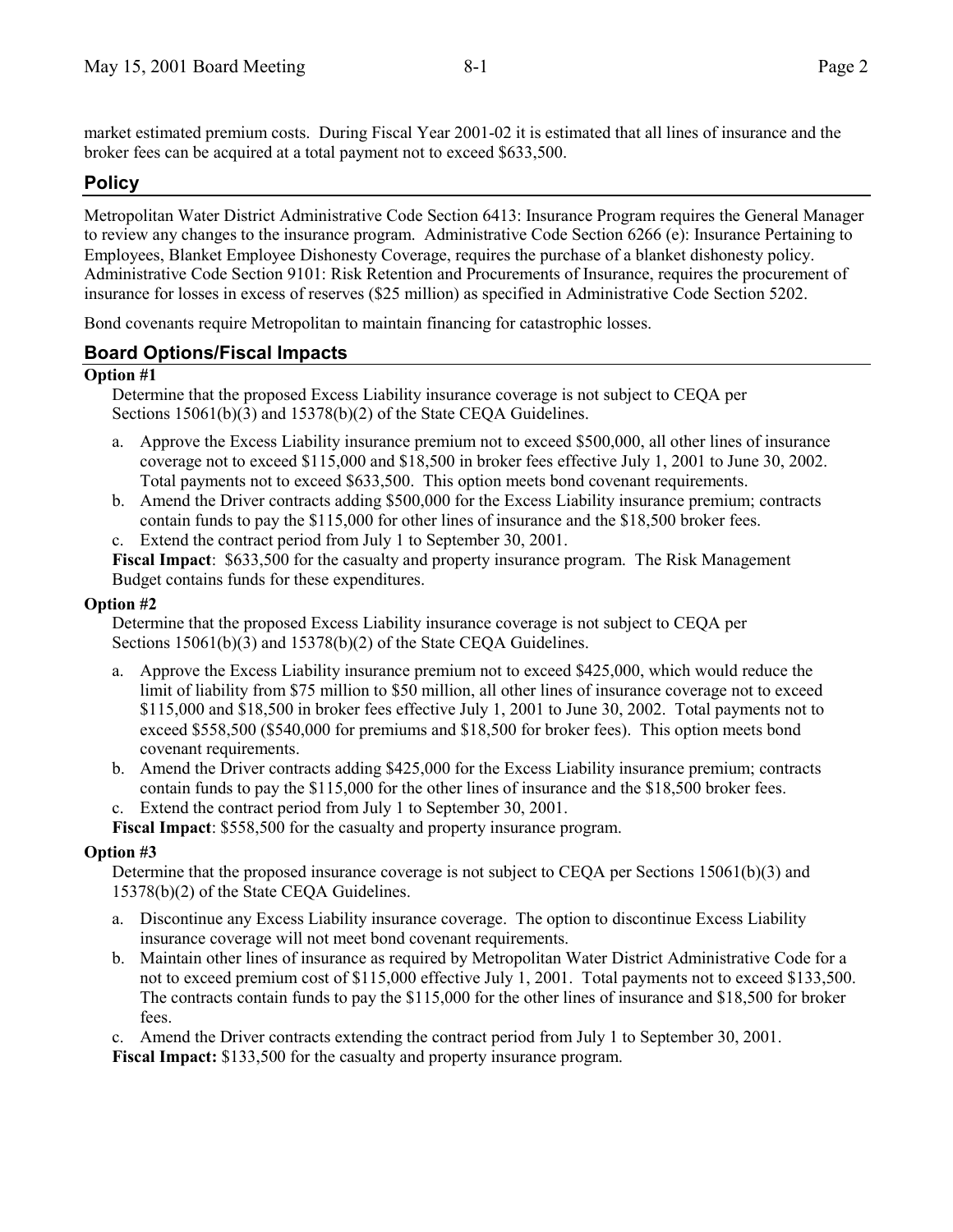## **Staff Recommendation**

Option #1

4/23/2001 *Brian G. Thomas Date*

*Chief Financial Officer*

4/23/2001 *General Manager Date*

**Attachment 1 - Excess Liability Insurance Premium History**

**Attachment 2 - Workers' Compensation Insurance Premium History**

**Attachment 3 - All Insurance Premium History and Proposed Cost**

BLA #1034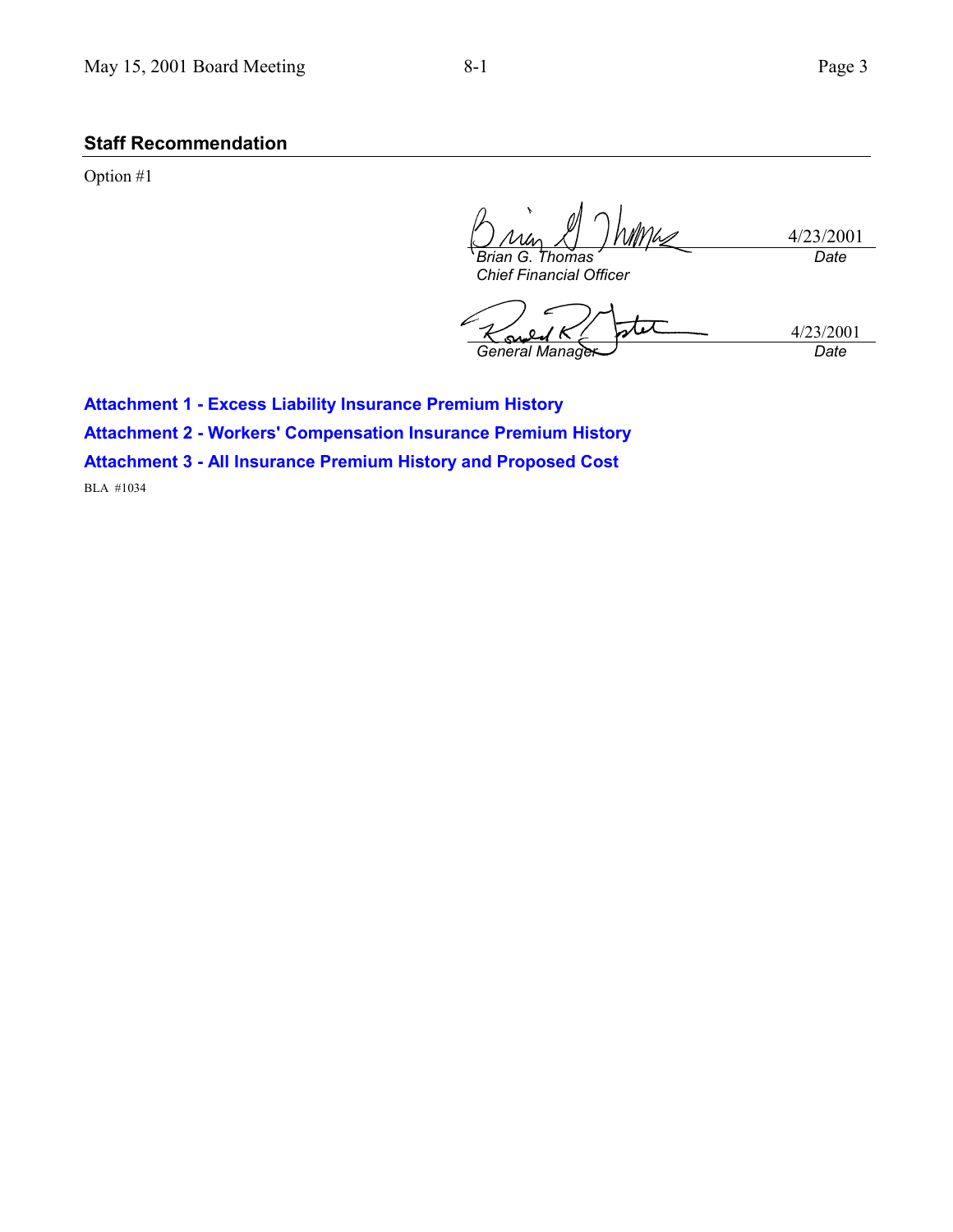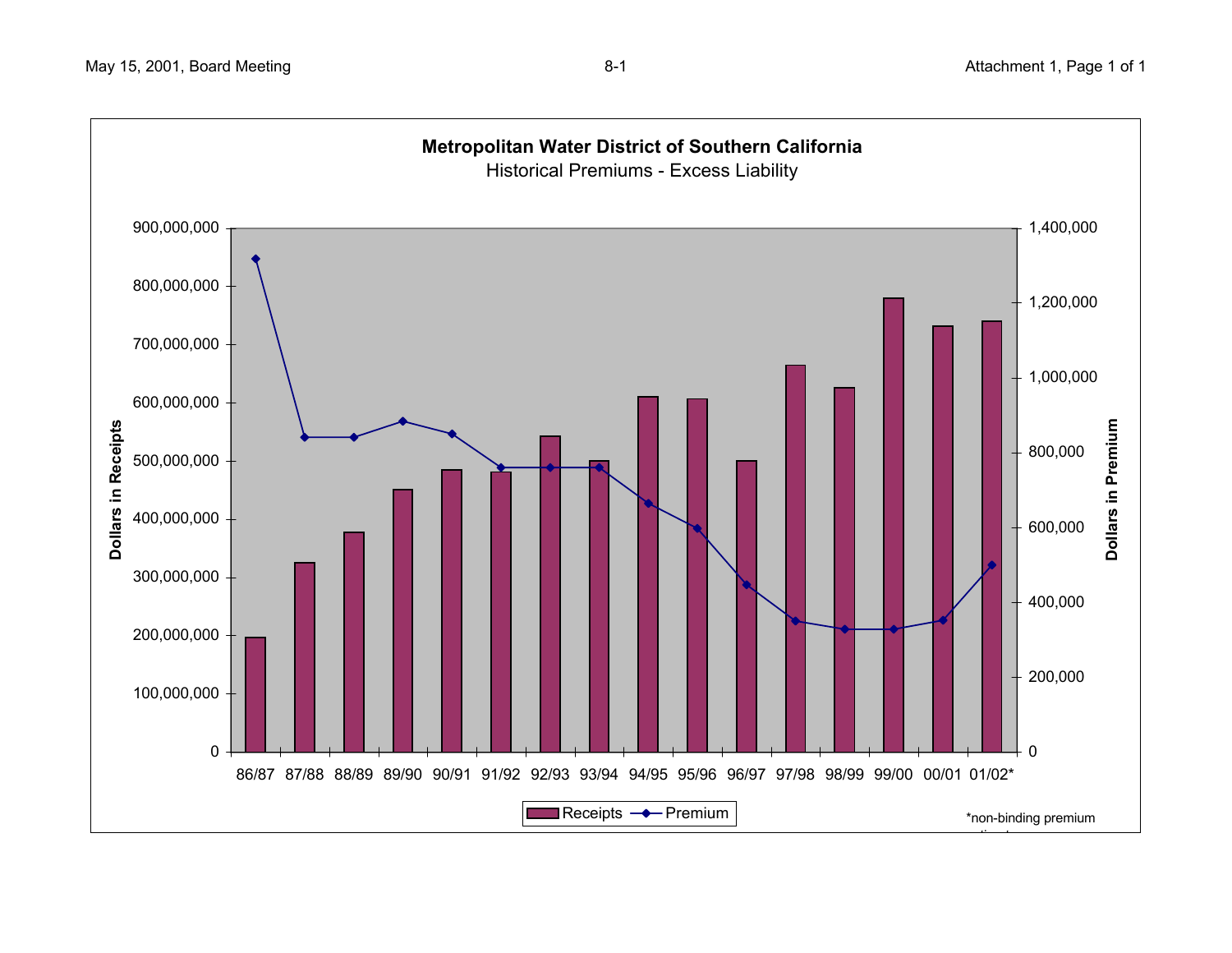